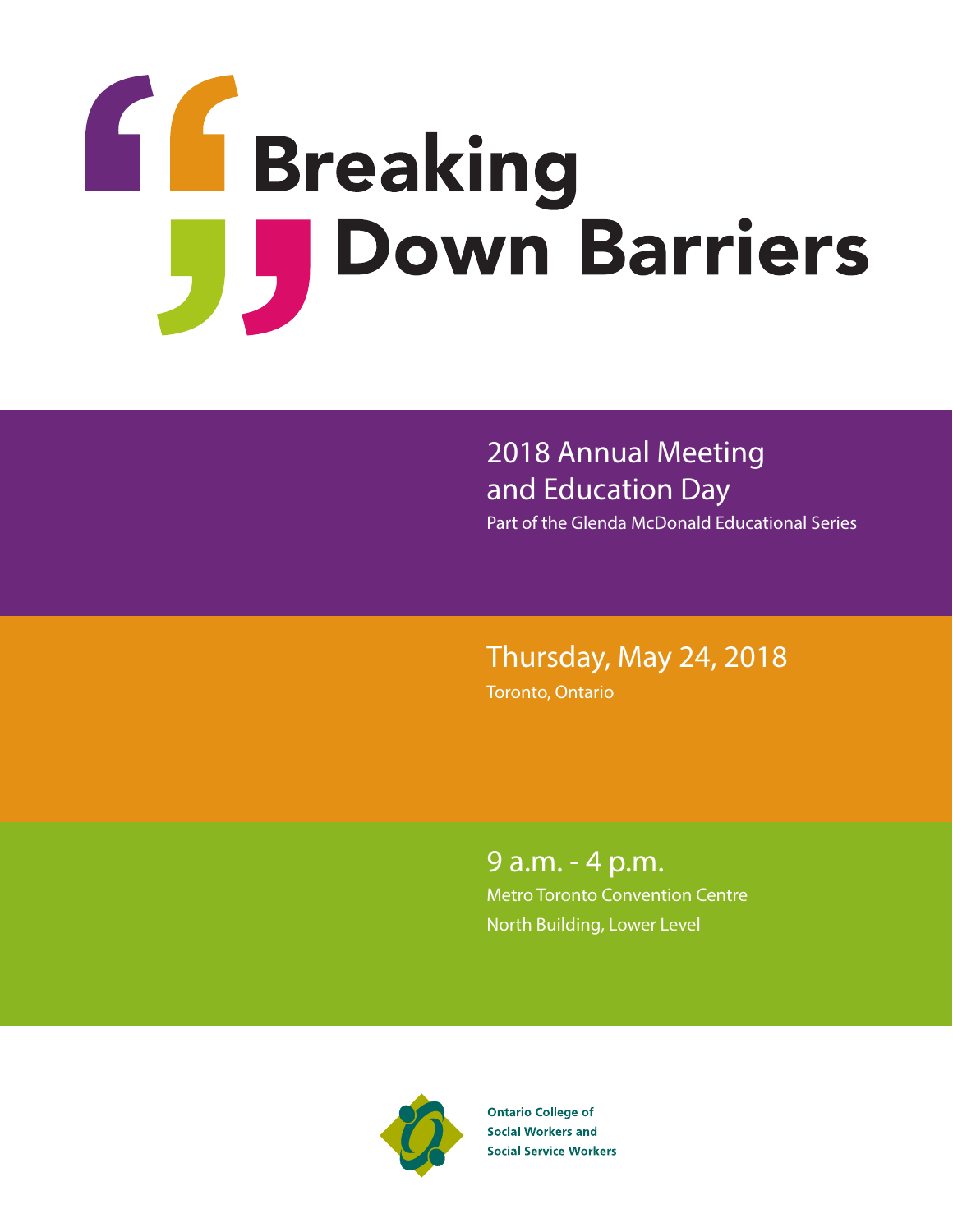# Conference Overview

| 8:30 a.m. to 9 a.m.    | Registration             |
|------------------------|--------------------------|
| 9 a.m. to 10:30 a.m.   | <b>Annual Meeting</b>    |
| 11 a.m. to noon        | <b>Keynote Address</b>   |
|                        |                          |
| Noon to 1:30 p.m.      | Lunch                    |
| 1:30 p.m. to 2:30 p.m. | <b>Breakout Sessions</b> |
| 2:45 p.m. to 3:45 p.m. | <b>Breakout Sessions</b> |
|                        |                          |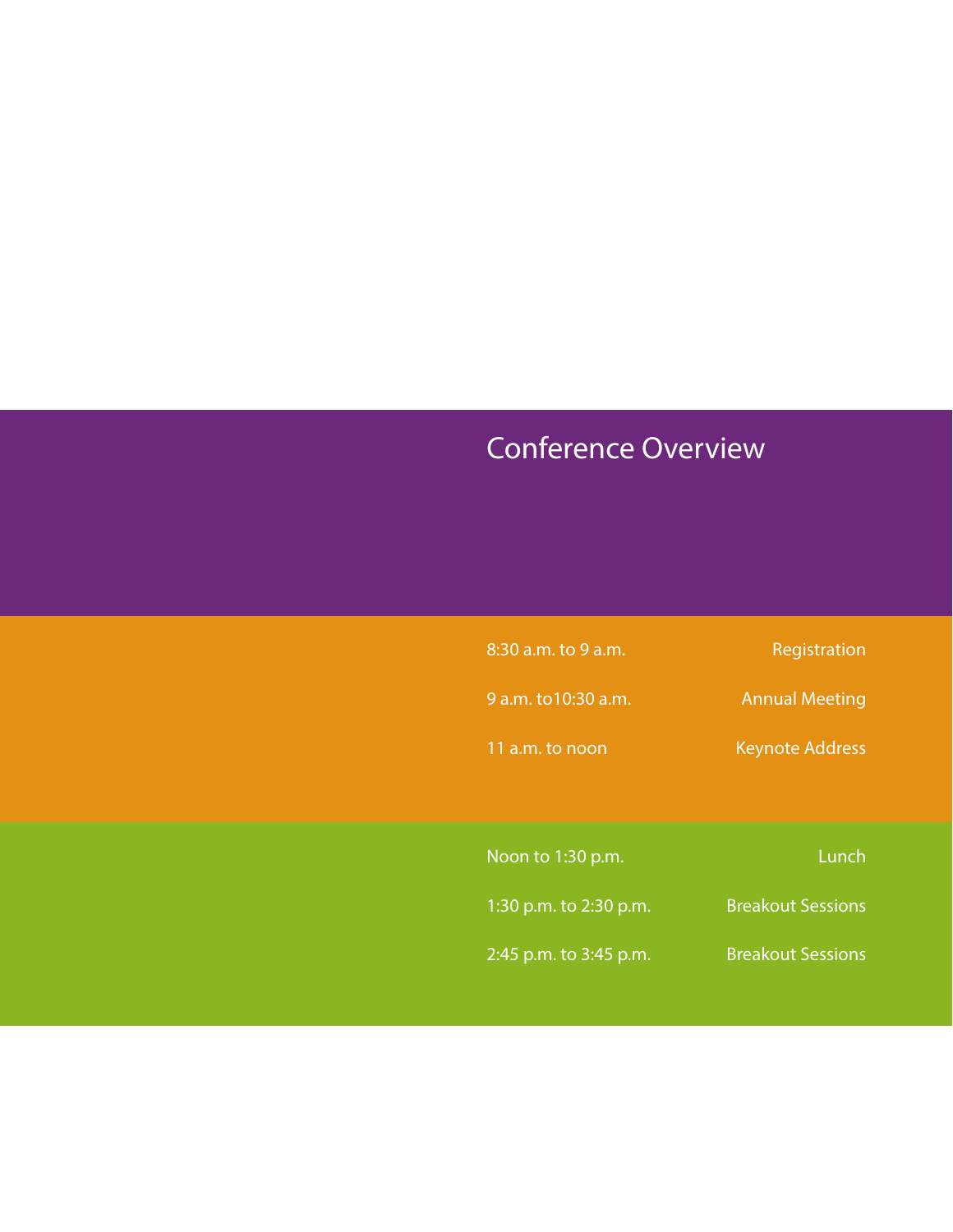# Keynote Address

Culture and Risk Indicators of Human Trafficking as they Relate to Children and Youth *Casandra Diamond*

In her keynote address, Casandra will draw on previous lived experience and her current role as founder and Director of BridgeNorth to discuss indicators of human trafficking as they relate to children and youth. Casandra will share how having a better understanding of the unique sub-culture of the sex trade will assist social workers and social service workers in recognizing human trafficking situations and allow them to be more effective in their practice.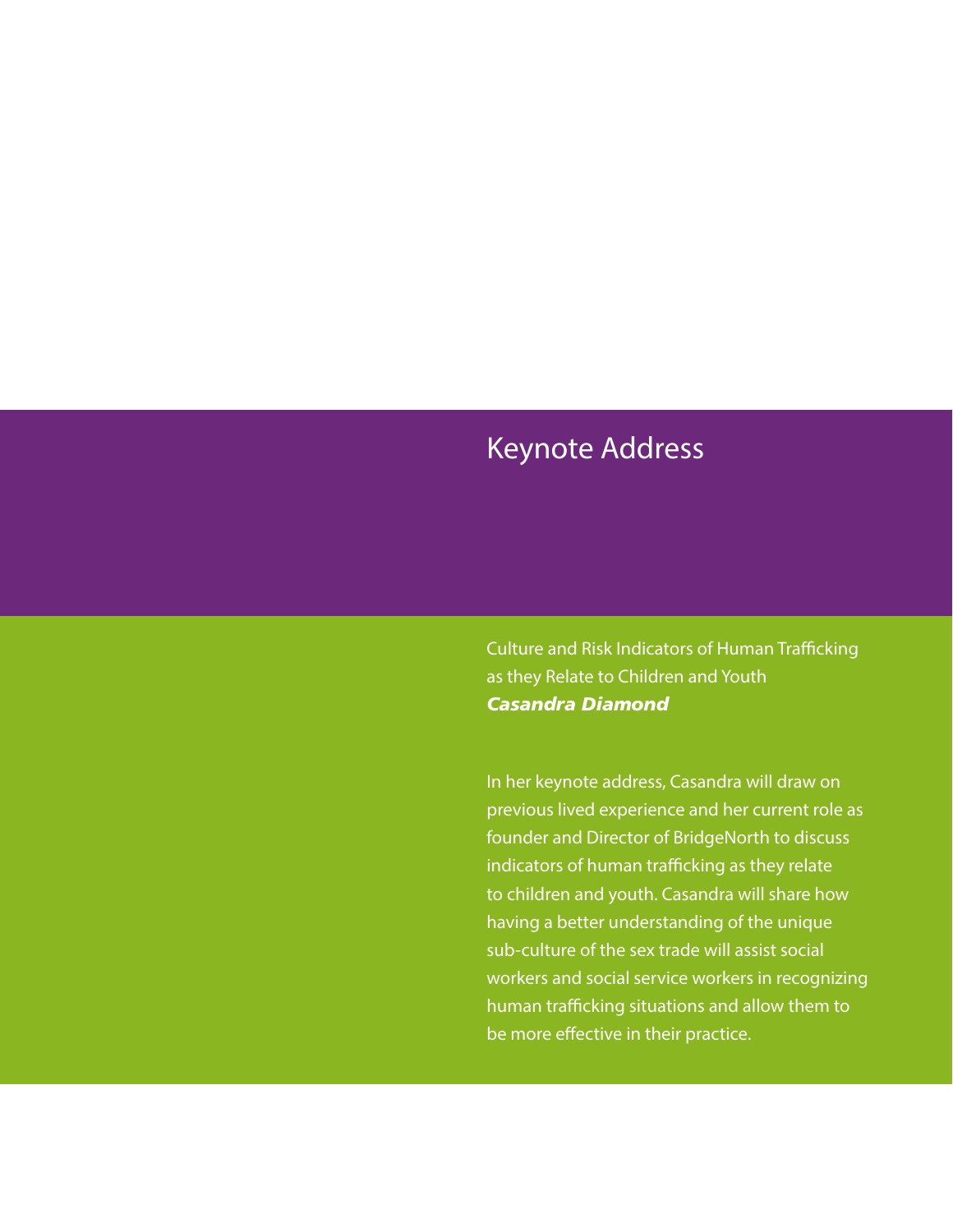## Session A

## 1:30 p.m. – 2:30 p.m.

A1: Risk Assessment, Risk Management and Safety Planning for Children Living with Domestic Violence: A Critical Role for Social Workers and Social Service Workers *Marcie Campbell, Laura Olszowy and Mike Saxton*

This presentation highlights findings from the Canadian Domestic Homicide Prevention Initiative with Vulnerable Populations (CDHPIVP), a five-year research project funded by the Social Sciences and Humanities Research Council (SSHRC), that focuses on identifying more nuanced strategies to reduce risk of domestic homicide and increase safety for vulnerable populations. Specifically, this presentation will centre around domestic violence (DV) risk assessment, risk management, and safety planning with children living with DV.

The presentation will provide an overview of a systematic, large-scale literature review; responses from professionals captured in an online national survey regarding the prevalence and nature of risk assessment, risk management and safety planning that includes children; and major themes from interviews with social workers and other key stakeholders across the province. While child homicides in the context of DV are rare events, intervening and preventing these tragedies requires specific knowledge

of risk assessment, safety planning and risk management strategies. This presentation will highlight the promising practices to assess risk for children, address barriers to service, and enhance partnerships with community agencies.

### A2: The Power of Creativity and Writing in Short-Term Interventions

#### *Dima Dupéré, MSW, RSW*

Clients involved in short-term counselling are often eager to do something to change their situation. Dima Dupéré has found writing to be especially beneficial for this population. In this presentation, Dima will explain the benefits of writing as a therapeutic tool and will offer practical suggestions and easy exercises which can be used with clients to help them process emotion, make decisions, confront negative thinking patterns, and explore their worth.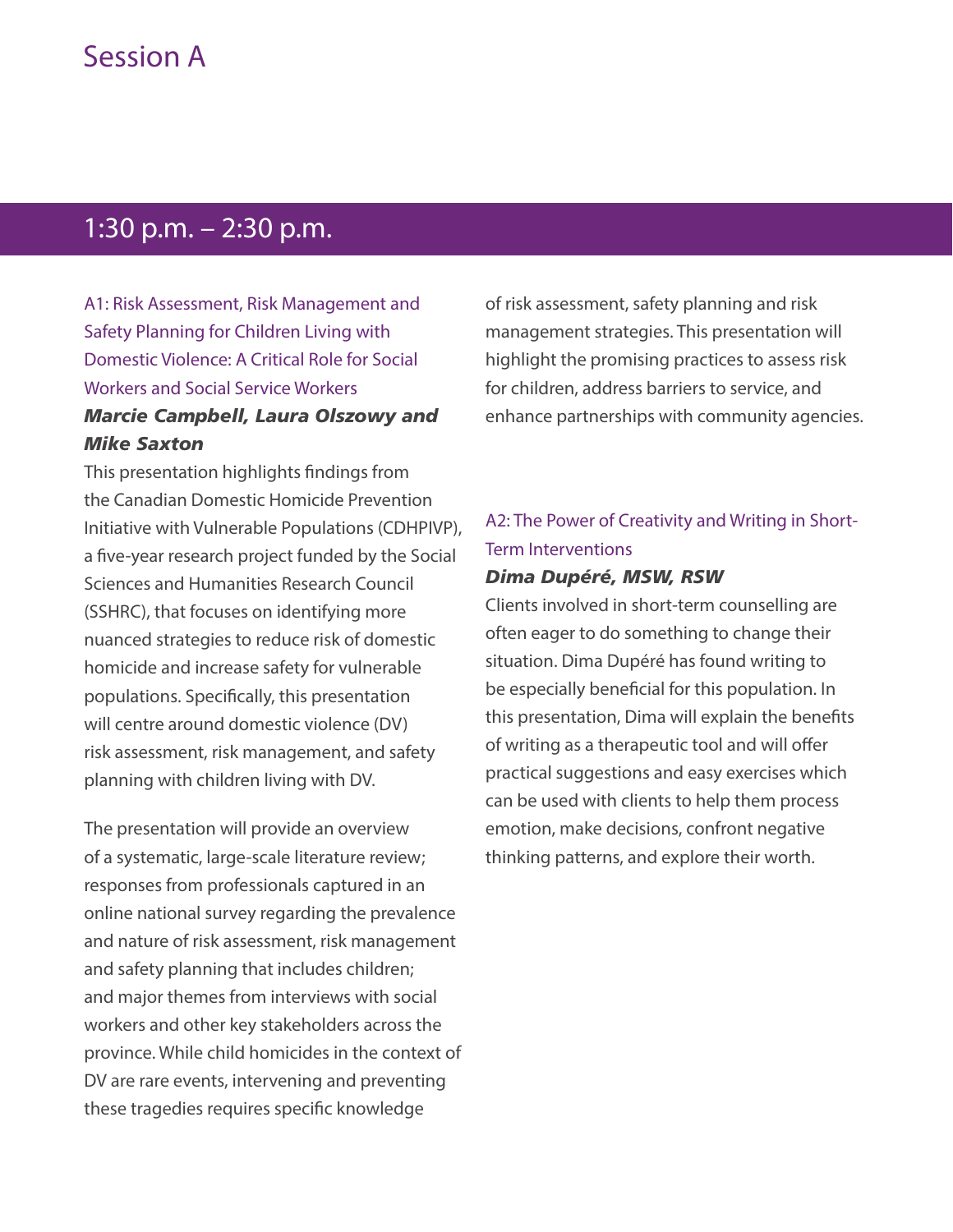## Session A continued

# 1:30 p.m. – 2:30 p.m.

### A3: Building a Bridge to Break Down the Barriers

#### *Brenda Mason, RSSW*

Drawing from twenty-seven years of personal, educational and work experience, Brenda will share what she has learned, observed, practiced and witnessed in this presentation.

In order to have the knowledge and tools to provide services that will work for all, we need to build a bridge to meet in the middle and explore each other's perspectives. To explore our beliefs, values, ceremonies, teachings, traditions, practices, and healing ways which may provide a way to bring us together to improve and meet the needs of all people in all areas of life. While it will take time to make it work, there should be hope this will open the dialogue that needs to continue to take place.

### A4: Trauma Recovery: Processing Shame *Natalie Zlodre, MSW, RSW*

For decades, the therapeutic work of PTSD was to process fear, helplessness and horror. Recently the DSM has expanded the definition of PTSD to include shame. Evidence-based research indicates that unprocessed/unresolved shame is a risk factor for developing and maintaining PTSD symptoms as well as compromising the healing process for clients with Complex PTSD and Developmental Trauma.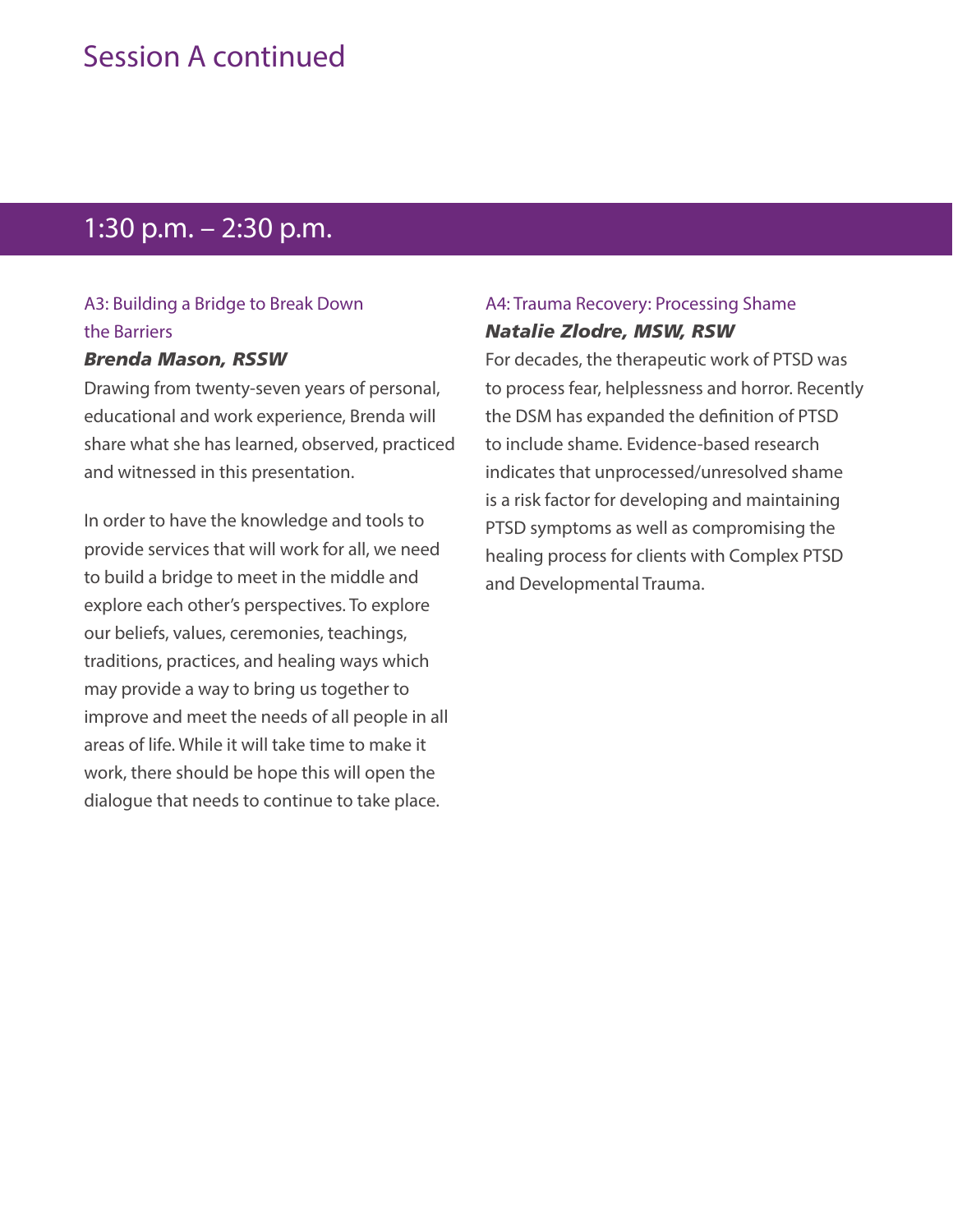# Session B

### 2:45 p.m. – 3:45 p.m.

### B1: The Role and Scope of Social Workers regarding Transition Related Surgeries (TRS) and Support

### *Daniel Pugh, MSW, RSW and Ashley Edwardson, MSW, RSW*

Expanded access to assessment for transition related surgery (TRS) was granted in March 2016, as a result of legislative changes by the Ministry of Health and Long-Term Care (MOHLTC). These changes directly impact our profession, as social workers who hold an MSW can now complete secondary assessments for trans and gender non-conforming/non-binary clients seeking TRS. As social workers, we are in a position to support our clients in their transitions and assist in the navigation of surgical assessment and referral processes.

During this presentation we intend to clarify the role of social workers in TRS assessment, review the W-PATH (World Professional Association of Transgender Health) guidelines for surgical readiness, MOHLTC requirements to approve funding for surgery, the elements required to complete a secondary assessment and stepby-step process of assessment to referral for surgery.

While only social workers who hold an MSW can complete secondary assessments for clients seeking TRS, this presentation may also be of interest to social service workers regarding TRS and support.

B2: Breaking Down Barriers: The Role of Social Work and Social Service Work in the Context of Complex Illness, Uncertainty and Grief *C. Elizabeth Dougherty, MSW, RSW* Serious illness, dying and grief remain taboo in society, yet the diagnosis of a serious illness has a profound impact on an individual and their loved ones, and often results in feelings of uncertainty, isolation and grief.

This presentation will explore the role of social work and social service work in providing compassionate care for individuals and families of all ages following the diagnosis of a complex illness, at end of life and into bereavement. Elizabeth will speak to the roles of social work and social service work in providing education to demystify these issues and further advocate to break down barriers while promoting greater access to support, within our own practice and within our communities.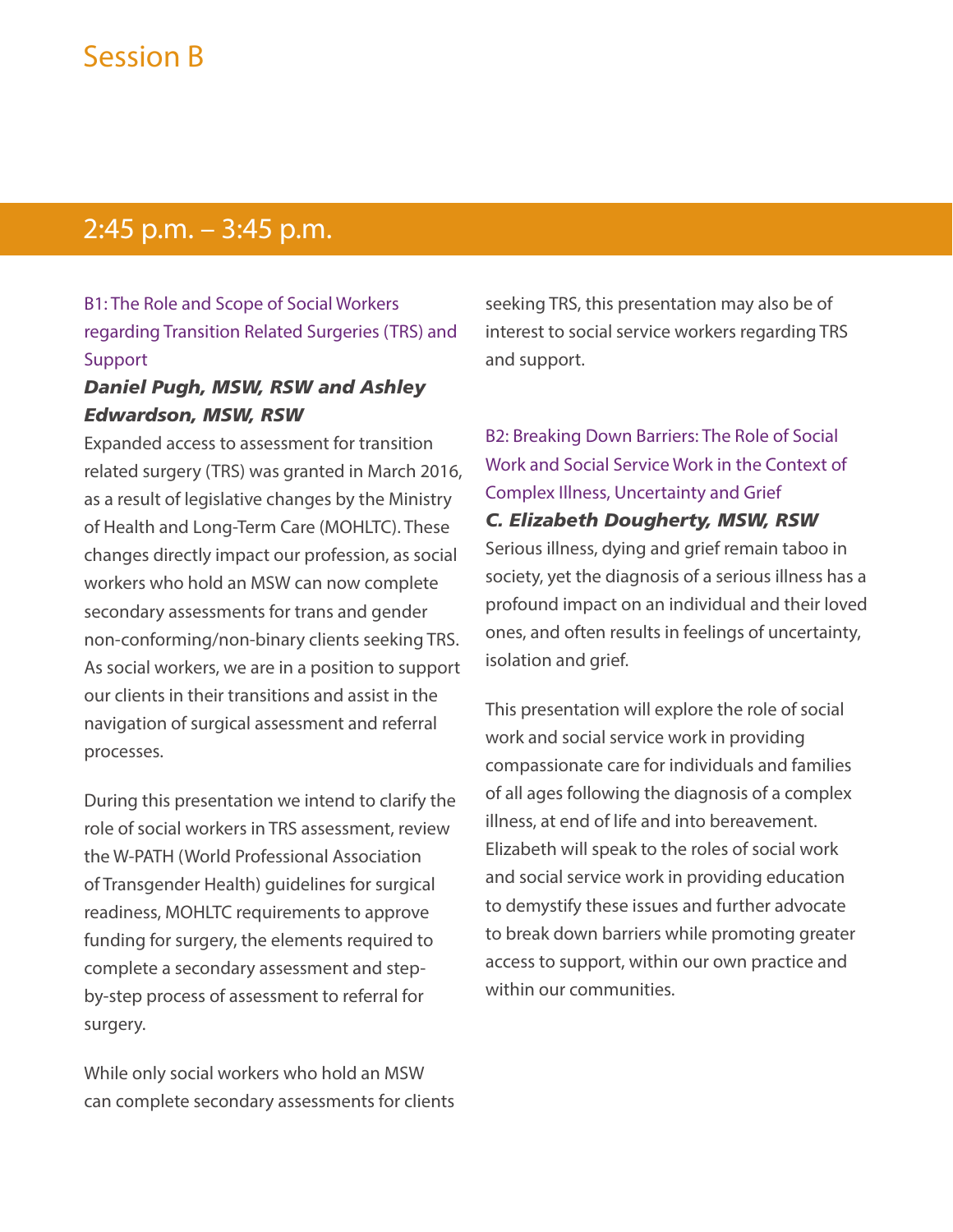## Session B continued

### 2:45 p.m. – 3:45 p.m.

### B3: Upholding Professional Integrity: Needs for Collaboration

### *Dora M.Y. Tam, PhD, Jenna Rensink-Dexter, MSW, RSW and Siu Ming Kwok, PhD*

Being a registered social worker and registered social service worker is a privilege because we enjoy a protected title, high regards and decent monetary rewards; however, this also comes with the responsibility to fulfill societal and professional expectations. Moreover, we have an obligation to uphold our professional accountability and integrity.

This paper presentation will share the findings from two research studies in Ontario with diverse social work and social service work stakeholders to help us understand how well we are to uphold standards of practice. How well are Schools of Social Work doing in preparing students for entry level of practice? How well is the existing assessing and screening mechanism working? What could collaboration among the three pillars of social work and social service work, namely educational, practice, and regulatory sectors, do to provide greater assurance that only professionally-suited individuals are allowed to practice? A revisit of provincial registration requirements and national accreditation standards will be presented.

### B4: Being In and Of the System: Managing the Tension as a Peer Worker in the Mental Health System

#### *Allan Strong, RSSW*

As a social service worker with a strong interest in the intentional use of self and the impact of the one's own lived experience, Allan Strong will focus his presentation on supervising peer workers within the professional versus peer support system. He will emphasize the key role of supervision that addresses, among other things, the importance of boundaries. Allan argues that supervision should also highlight the unique value of the lived experience perspective in the client/peer worker relationship. As part of his presentation, Allan will share aspects of the research he is currently undertaking, as part of his master's in leadership at the University of Guelph.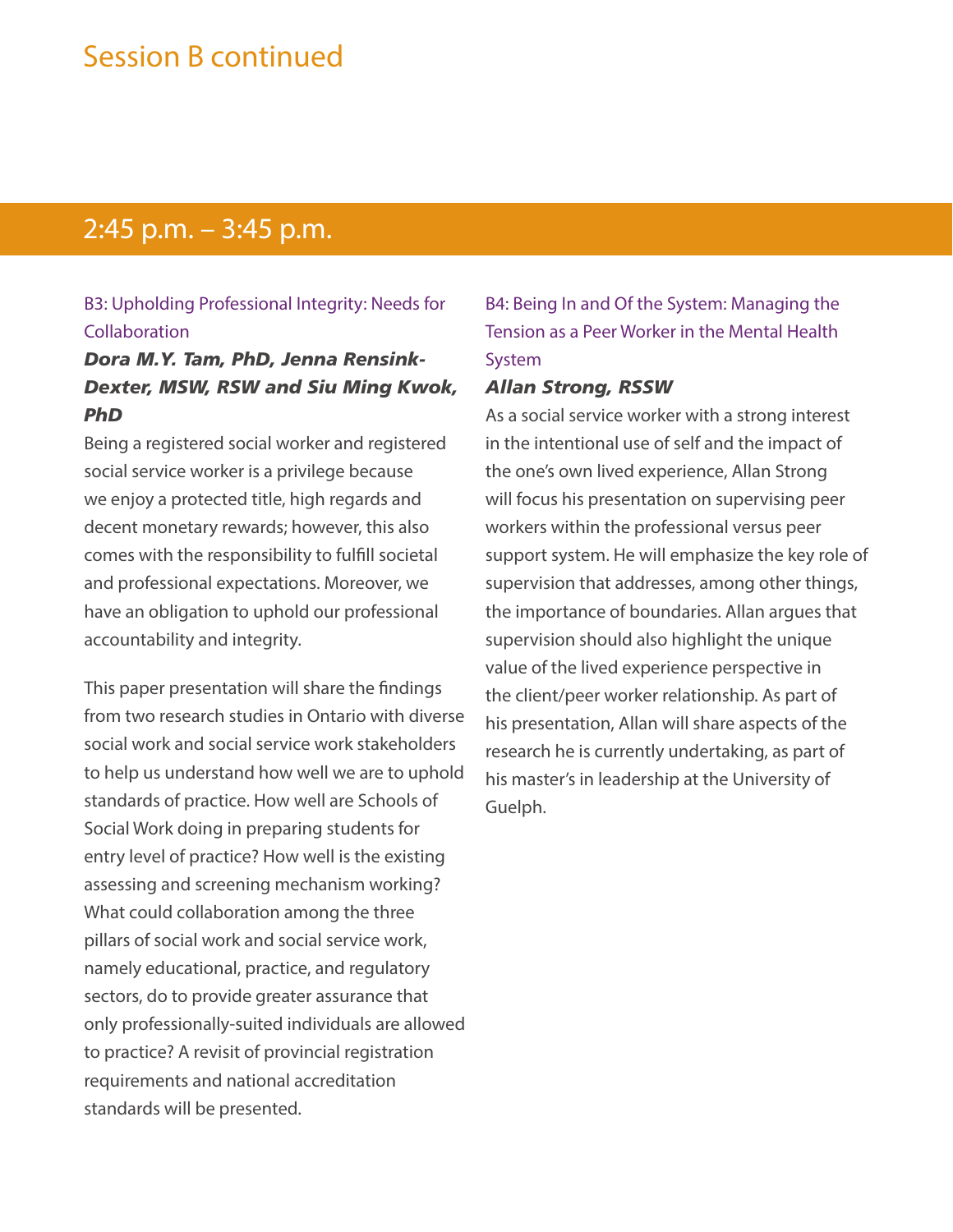# Registration Information

We are pleased to offer this event free of charge and do our best to accommodate all members who would like to attend. Unfortunately, fire codes and other restrictions limit the number of attendees that we can accommodate. Registrations are available on a first-come, first-book basis and we encourage members to register online for immediate confirmation.

No registration is confirmed until you receive a confirmation number.

CANCELLATION POLICY IN EFFECT — 72 HOURS' NOTICE IN WRITING MANDATORY.

You MUST receive confirmation that your cancellation was received. You will be provided with a cancellation number to maintain for your reference.

Registrants must agree to this cancellation policy before their registration will be processed.

Our event continues to have registrants who do not show up without cancellation notice, leaving many on the waiting list without a fair opportunity to attend. Members who register and do not provide 72 HOURS notice of their cancellation in WRITING (email cancellation to AMED@ocswssw.org) and who do not show up will be given second priority of attendance in future years. We will strive to make the event available to as many as possible and appreciate your cooperation.

#### How to Register

Complete your online registration at ocswssw.org. Once you have registered online you will receive an email confirmation within 30 minutes. If you do not receive a confirmation email, please contact AMED@ocswssw.org to confirm your registration was processed.

#### Let's Connect

The College will also be live-tweeting AMED on its Twitter feed and encourages members to connect with us on Twitter during the event, using the #AMED2018 hashtag.